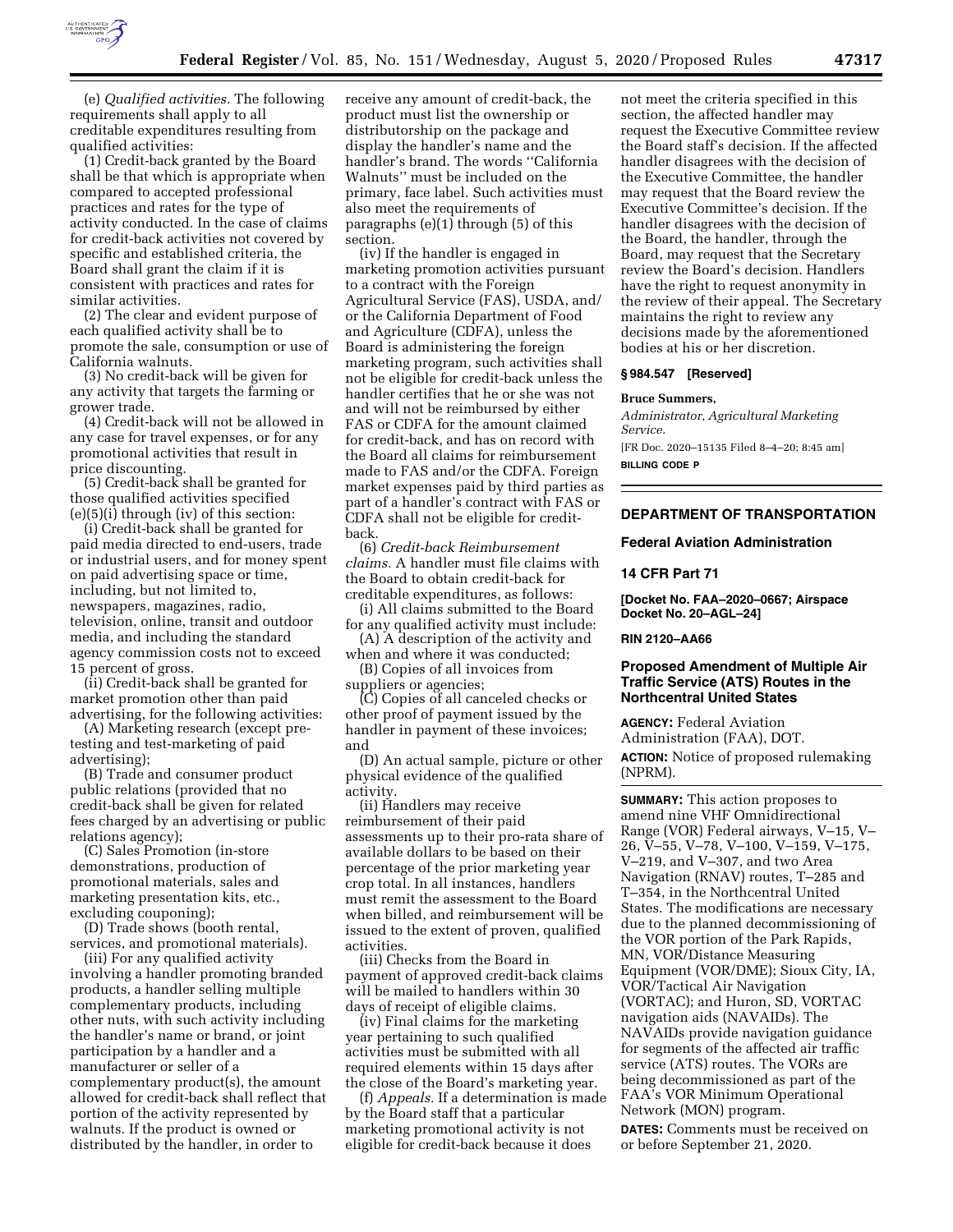**ADDRESSES:** Send comments on this proposal to the U.S. Department of Transportation, Docket Operations, 1200 New Jersey Avenue SE, West Building Ground Floor, Room W12–140, Washington, DC 20590; telephone: (800) 647–5527, or (202) 366–9826. You must identify FAA Docket No. FAA–2020– 0667; Airspace Docket No. 20–AGL–24 at the beginning of your comments. You may also submit comments through the internet at *[https://www.regulations.gov.](https://www.regulations.gov)*  FAA Order 7400.11D, Airspace Designations and Reporting Points, and subsequent amendments can be viewed online at *[https://www.faa.gov/air](https://www.faa.gov/air_traffic/publications/)*\_ *[traffic/publications/.](https://www.faa.gov/air_traffic/publications/)* For further information, you can contact the Rules and Regulations Group, Federal Aviation Administration, 800 Independence Avenue SW, Washington, DC 20591; telephone: (202) 267–8783. The Order is also available for inspection at the National Archives and Records Administration (NARA). For information on the availability of FAA Order 7400.11D at NARA, email: *[fedreg.legal@nara.gov](mailto:fedreg.legal@nara.gov)* or go to *[https://](https://www.archives.gov/federal-register/cfr/ibr-locations.html) [www.archives.gov/federal-register/cfr/](https://www.archives.gov/federal-register/cfr/ibr-locations.html)  [ibr-locations.html.](https://www.archives.gov/federal-register/cfr/ibr-locations.html)* 

**FOR FURTHER INFORMATION CONTACT:** 

Colby Abbott, Rules and Regulations Group, Office of Policy, Federal Aviation Administration, 800 Independence Avenue SW, Washington, DC 20591; telephone: (202) 267–8783.

# **SUPPLEMENTARY INFORMATION:**

## **Authority for This Rulemaking**

The FAA's authority to issue rules regarding aviation safety is found in Title 49 of the United States Code. Subtitle I, Section 106 describes the authority of the FAA Administrator. Subtitle VII, Aviation Programs, describes in more detail the scope of the agency's authority. This rulemaking is promulgated under the authority described in Subtitle VII, Part A, Subpart I, Section 40103. Under that section, the FAA is charged with prescribing regulations to assign the use of the airspace necessary to ensure the safety of aircraft and the efficient use of airspace. This regulation is within the scope of that authority as it would modify the route structure as necessary to preserve the safe and efficient flow of air traffic within the National Airspace System (NAS).

## **Comments Invited**

Interested parties are invited to participate in this proposed rulemaking by submitting such written data, views, or arguments as they may desire. Comments that provide the factual basis supporting the views and suggestions

presented are particularly helpful in developing reasoned regulatory decisions on the proposal. Comments are specifically invited on the overall regulatory, aeronautical, economic, environmental, and energy-related aspects of the proposal.

Communications should identify both docket numbers (FAA Docket No. FAA– 2020–0667; Airspace Docket No. 20– AGL–24) and be submitted in triplicate to the Docket Management Facility (see **ADDRESSES** section for address and phone number). You may also submit comments through the internet at *[https://www.regulations.gov.](https://www.regulations.gov)* 

Commenters wishing the FAA to acknowledge receipt of their comments on this action must submit with those comments a self-addressed, stamped postcard on which the following statement is made: ''Comments to FAA Docket No. FAA–2020–0667; Airspace Docket No. 20–AGL–24.'' The postcard will be date/time stamped and returned to the commenter.

All communications received on or before the specified comment closing date will be considered before taking action on the proposed rule. The proposal contained in this action may be changed in light of comments received. All comments submitted will be available for examination in the public docket both before and after the comment closing date. A report summarizing each substantive public contact with FAA personnel concerned with this rulemaking will be filed in the docket.

## **Availability of NPRMs**

An electronic copy of this document may be downloaded through the internet at *[https://www.regulations.gov.](https://www.regulations.gov)*  Recently published rulemaking documents can also be accessed through the FAA's web page at *[https://](https://www.faa.gov/air_traffic/publications/airspace_amendments/) www.faa.gov/air*\_*[traffic/publications/](https://www.faa.gov/air_traffic/publications/airspace_amendments/) airspace*\_*[amendments/.](https://www.faa.gov/air_traffic/publications/airspace_amendments/)* 

You may review the public docket containing the proposal, any comments received and any final disposition in person in the Dockets Office (see **ADDRESSES** section for address and phone number) between 9:00 a.m. and 5:00 p.m., Monday through Friday, except federal holidays. An informal docket may also be examined during normal business hours at the office of the Operations Support Group, Central Service Center, Federal Aviation Administration, 10101 Hillwood Blvd., Fort Worth, TX 76177.

## **Availability and Summary of Documents for Incorporation by Reference**

This document proposes to amend FAA Order 7400.11D, Airspace Designations and Reporting Points, dated August 8, 2019, and effective September 15, 2019. FAA Order 7400.11D is publicly available as listed in the **ADDRESSES** section of this document. FAA Order 7400.11D lists Class A, B, C, D, and E airspace areas, air traffic service routes, and reporting points.

#### **Background**

The FAA is planning decommissioning activities for the VOR portion of the Park Rapids, MN, VOR/ DME; Sioux City, IA, VORTAC; and Huron, SD, VORTAC in February, 2021. The VOR portion of the Park Rapids, MN; Sioux City, IA; and Huron, SD, NAVAIDs are candidate VORs identified for discontinuance by the FAA's VOR MON program and listed in the final policy statement notice, ''Provision of Navigation Services for the Next Generation Air Transportation System (NextGen) Transition to Performance-Based Navigation (PBN) (Plan for Establishing a VOR Minimum Operational Network),'' published in the **Federal Register** of July 26, 2016 (81 FR 48694), Docket No. FAA–2011–1082.

Although the VOR portion of the Park Rapids, MN; Sioux City, IA; and Huron, SD, NAVAIDs are planned for decommissioning, the co-located DME portion of the NAVAIDs are being retained to support NextGen PBN flight procedure requirements.

The ATS route dependencies to the Park Rapids VOR/DME are VOR Federal airways V–55, V–175, and RNAV route T–354. Similarly, the ATS route dependencies to the Sioux City VORTAC are VOR Federal airways V– 15, V–100, V–159, V–175, V–219, and V–307. Lastly, the ATS route dependencies to the Huron VORTAC are VOR Federal airways V–15, V–26, V–78, V–159, and RNAV route T–285.

With the planned decommissioning of the VOR portion of the Park City, MN; Sioux City, IA; and Huron, SD, NAVAIDs, the remaining ground-based NAVAID coverage in the area is insufficient to enable the continuity of the affected VOR Federal airways. As such, proposed modifications to the affected airways would result in gaps in those airways or the airways being shortened. To overcome the airway gaps or lost airway segments at the end of an airway, instrument flight rules (IFR) traffic could use adjacent ATS routes, including V–24, V–80, V–120, V–129,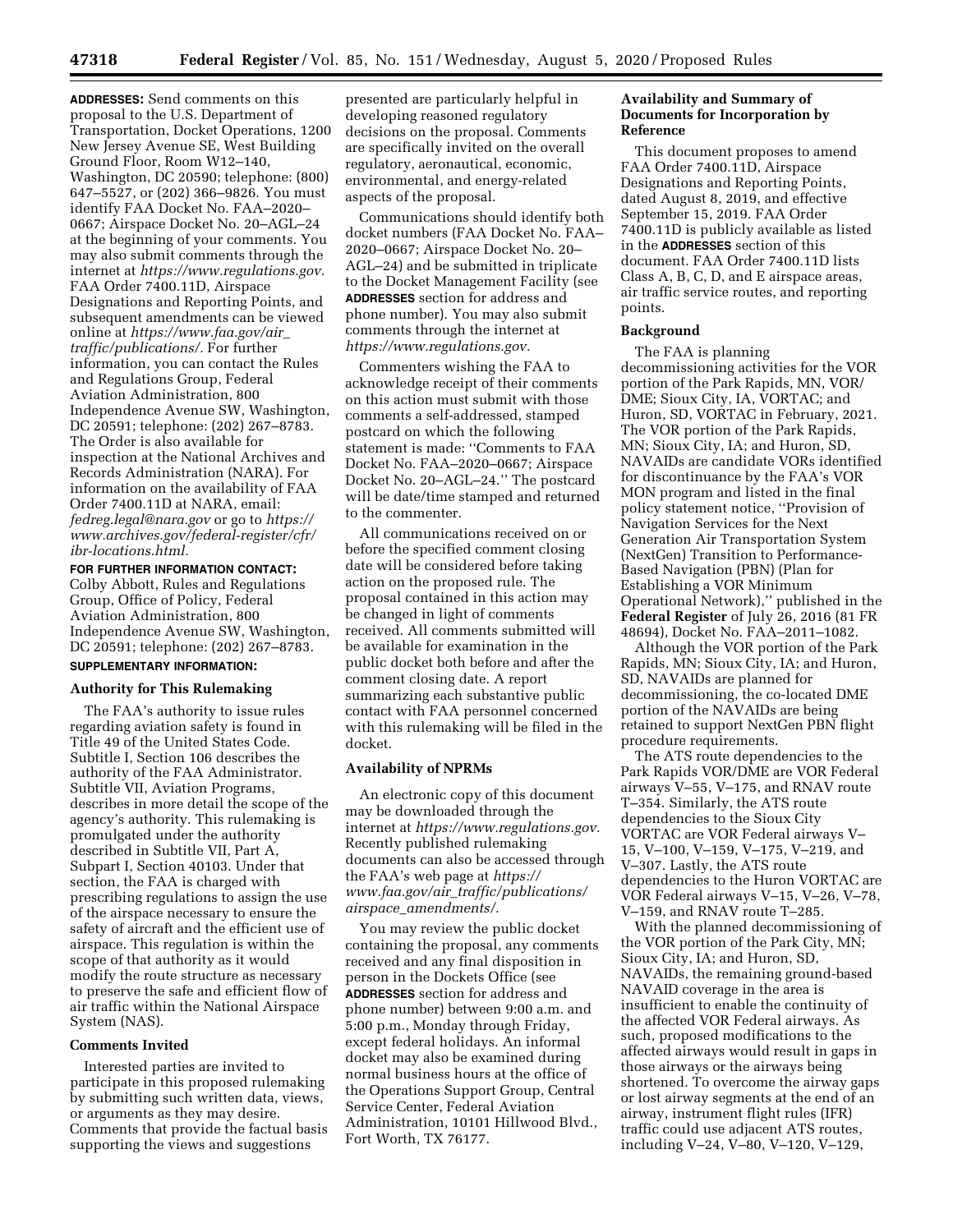V–148, V–170, V–171, V–181, V–218, V–263, V–398, V–410, V–430, T–330, T– 354, and T–383, or receive air traffic control (ATC) radar vectors to fly through or circumnavigate the affected area. Additionally, IFR pilots equipped with RNAV PBN capabilities could also navigate point to point using the existing fixes that will remain in place to support continued operations though the affected area. Visual flight rules (VFR) pilots who elect to navigate via the airways through the affected area could also take advantage of the adjacent VOR Federal airways or ATC services listed previously.

Further, the FAA proposes to retain RNAV routes T–285 and T–354 as they are charted today, with a route segment added to extend T–354 northwestward between the BYZIN, ND, waypoint and the Park Rapids, MN, VOR/DME facility to join T–330 at the BYZIN waypoint. The added route segment would provide enroute structure between the Park Rapids VOR/DME and the Grand Forks VOR/DME, as well as support ongoing FAA NextGen efforts to transition the NAS to performance-based navigation. Minor editorial amendments to the existing T–285 and T–354 descriptions would reflect the Park Rapids, MN (PKD), and Huron, SD (HON), route points as ''DME'' facilities due to the VOR portion of the NAVAIDs being decommissioned.

#### **The Proposal**

The FAA is proposing an amendment to Title 14 Code of Federal Regulations (14 CFR) part 71 by modifying VOR Federal airways V–15, V–26, V–55, V– 78, V–100, V–159, V–175, V–219, and V–307, and RNAV routes T–285 and T– 354. The planned decommissioning of the VOR portion of the Park Rapids, MN, VOR/DME; Sioux City, IA, VORTAC; and Huron, SD, VORTAC NAVAIDs has made this action necessary. The proposed VOR Federal airway changes are outlined below.

*V–15:* V–15 currently extends between the Navasota, TX, VOR/DME and the Bonham, TX, VORTAC; between the Okmulgee, OK, VOR/DME and the Neosho, MO, VOR/DME; and between the Sioux City, IA, VORTAC and the Minot, ND, VOR/DME. The FAA proposes to remove the airway segment overlying the Sioux City, IA, and Huron, SD, VORTACs between the Sioux City, IA, VORTAC and the Aberdeen, SD, VOR/DME. The unaffected portions of the existing airway would remain as charted.

*V–26:* V–26 currently extends between the Blue Mesa, CO, VOR/DME and the White Cloud, MI, VOR/DME. The FAA proposes to remove the airway segment overlying the Huron, SD, VORTAC between the Pierre, SD, VORTAC and the Redwood Falls, MN, VOR/DME. The unaffected portions of the existing airway would remain as charted.

*V–55:* V–55 currently extends between the Dayton, OH, VOR/DME and the intersection of the Green Bay, WI, VORTAC 270° and Oshkosh, WI, VORTAC 339° radials (BIPID fix); and between the Park Rapids, MN, VOR/ DME and the Bismarck, ND, VOR/DME. The FAA proposes to remove the airway segment overlying the Park Rapids, MN, VOR/DME between the Park Rapids, MN, VOR/DME and the Grand Forks, ND, VOR/DME. Additional changes to other portions of the airway have been proposed in a separate NPRM. The unaffected portions of the existing airway would remain as charted.

*V–78:* V–78 currently extends between the Huron, SD, VORTAC and the Escanaba, MI, VOR/DME; and between the Pellston, MI, VORTAC and the Saginaw, MI, VOR/DME. The FAA proposes to remove the airway segment overlying the Huron, SD, VORTAC between the Huron, SD, VORTAC and the Watertown, SD, VORTAC. The unaffected portions of the existing airway would remain as charted.

*V–100:* V–100 currently extends between the Medicine Bow, WY, VOR/ DME and the Litchfield, MI, VOR/DME. The FAA proposes to remove the airway segment overlying the Sioux City, IA, VORTAC between the O'Neill, NE, VORTAC and the Fort Dodge, IA, VORTAC. The unaffected portions of the existing airway would remain as charted.

*V–159:* V–159 currently extends between the Virginia Key, FL, VOR/ DME and the Vulcan, AL, VORTAC; and between the Holly Springs, MS, VORTAC and the Huron, SD, VORTAC. The FAA proposes to remove the airway segment overlying the Sioux City, IA, and Huron, SD, VORTACs between the Omaha, IA, VORTAC and the Huron, SD, VORTAC. The unaffected portions of the existing airway would remain as charted.

*V–175:* V–175 currently extends between the Malden, MO, VORTAC and the Winnipeg, MB, Canada, VORTAC. The airspace within Canada is excluded. The FAA proposes to remove the airway segment overlying the Sioux City, IA, VORTAC between the Des Moines, IA, VORTAC and the Worthington, MN, VOR/DME; and remove the airway segment overlying the Park Rapids, MN, VOR/DME between the Alexandria, MN, VOR/DME and the Winnipeg, MB, Canada, VORTAC. The exclusion statement for the airspace within

Canada would also be removed. The unaffected portions of the existing airway would remain as charted.

*V–219:* V–219 currently extends between the Hayes Center, NE, VORTAC and the Sioux City, IA, VORTAC. The FAA proposes to remove the airway segment overlying the Sioux City, IA, VORTAC between the Norfolk, NE, VOR/DME and the Sioux City, IA, VORTAC. The unaffected portions of the existing airway would remain as charted.

*V–307:* V–307 currently extends between the Harrison, AR, VOR/DME and the Sioux City, IA, VORTAC. The FAA proposes to remove the airway segment overlying the Sioux City, IA, VORTAC between the Omaha, IA, VORTAC and the Sioux City, IA, VORTAC. The unaffected portions of the existing airway would remain as charted.

The proposed RNAV route changes are outlined below.

*T–285:* T–285 currently extends between the North Platte, NE, VOR/ DME and the Huron, SD, VORTAC. The FAA proposes to change the Huron, SD (HON) route point from being listed as ''VORTAC'' to ''DME''. The existing RNAV route would remain as charted.

*T–354:* T–354 currently extends between the Park Rapids, MN, VOR/ DME and the Siren, WI, DME. The FAA proposes to change the Park Rapids, MN (PKD), route point from being listed as ''VOR/DME'' to ''DME'' and add a route segment between the BYZIN, ND, waypoint and the Park Rapids, MN, DME facility. The added segment would extend T–354 northwestward to join T– 330 at the BYZIN waypoint and provide enroute structure between the Park Rapids VOR/DME and the Grand Forks VOR/DME that would be removed by the proposed V–55 amendment above. Additional changes to the route have been proposed in a separate NPRM. The existing RNAV route would remain as charted with the addition of the route segment proposed between the BYZIN, ND, waypoint and the Park Rapids, MN, DME.

All NAVAID radials listed in the VOR Federal airway descriptions below are unchanged and stated in True degrees.

VOR Federal airways are published in paragraph 6010(a) and RNAV T-routes are published in paragraph 6011 of FAA Order 7400.11D dated August 8, 2019, and effective September 15, 2019, which is incorporated by reference in 14 CFR 71.1. The ATS routes listed in this document would be subsequently published in the Order.

FAA Order 7400.11, Airspace Designations and Reporting Points, is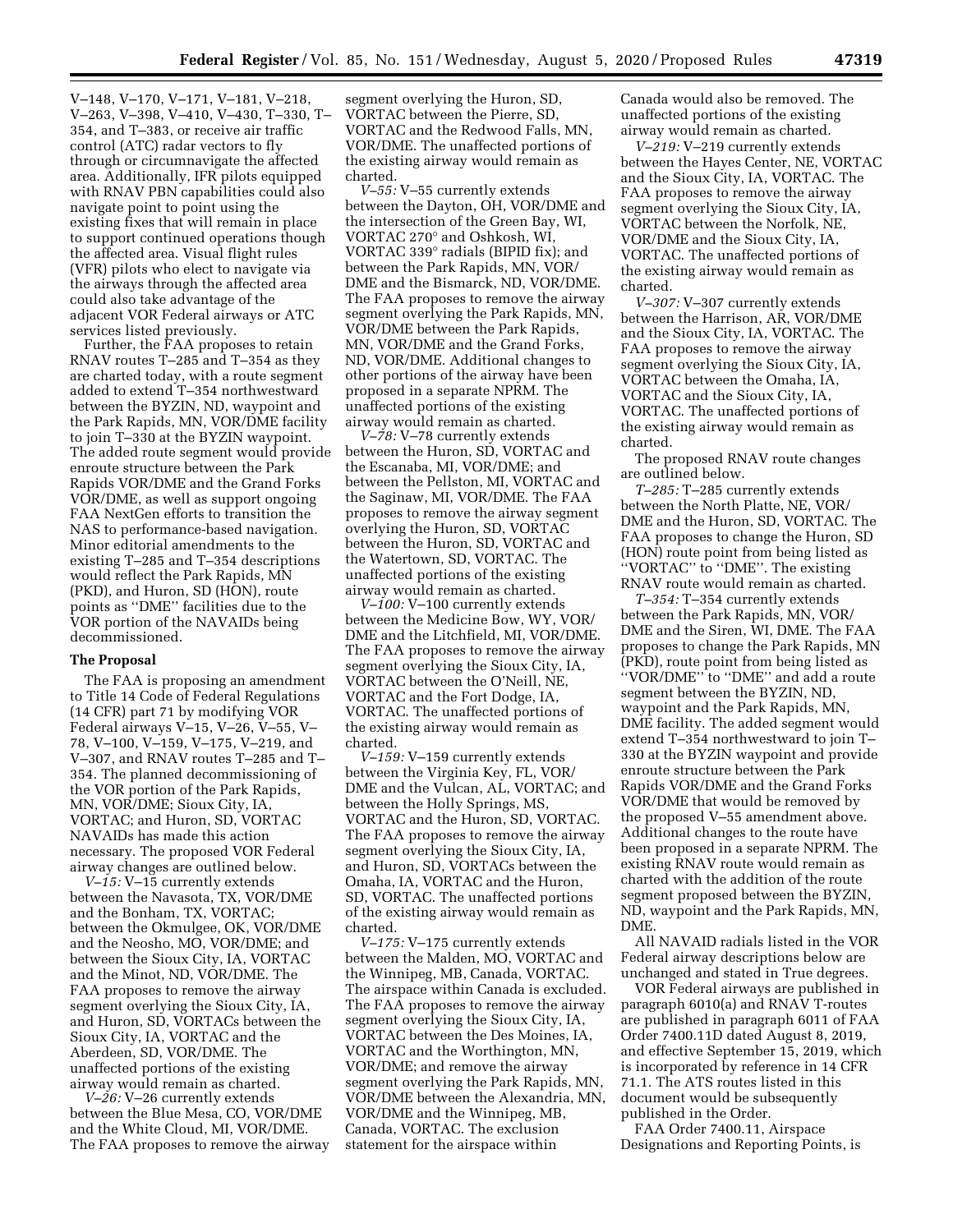published yearly and effective on September 15.

## **Regulatory Notices and Analyses**

The FAA has determined that this proposed regulation only involves an established body of technical regulations for which frequent and routine amendments are necessary to keep them operationally current. It, therefore:  $(1)$  Is not a "significant" regulatory action'' under Executive Order 12866; (2) is not a ''significant rule'' under Department of Transportation (DOT) Regulatory Policies and Procedures (44 FR 11034; February 26, 1979); and (3) does not warrant preparation of a regulatory evaluation as the anticipated impact is so minimal. Since this is a routine matter that will only affect air traffic procedures and air navigation, it is certified that this proposed rule, when promulgated, will not have a significant economic impact on a substantial number of small entities under the criteria of the Regulatory Flexibility Act.

#### **Environmental Review**

This proposal will be subject to an environmental analysis in accordance with FAA Order 1050.1F, ''Environmental Impacts: Policies and Procedures'' prior to any FAA final regulatory action.

## **List of Subjects in 14 CFR Part 71**

Airspace, Incorporation by reference, Navigation (air).

#### **The Proposed Amendment**

In consideration of the foregoing, the Federal Aviation Administration proposes to amend 14 CFR part 71 as follows:

## **PART 71—DESIGNATION OF CLASS A, B, C, D, AND E AIRSPACE AREAS; AIR TRAFFIC SERVICE ROUTES; AND REPORTING POINTS**

■ 1. The authority citation for part 71 continues to read as follows:

**Authority:** 49 U.S.C. 106(f), 106(g); 40103, 40113, 40120; E.O. 10854, 24 FR 9565, 3 CFR, 1959–1963 Comp., p. 389.

#### **§ 71.1 [Amended]**

■ 2. The incorporation by reference in 14 CFR 71.1 of FAA Order 7400.11D, Airspace Designations and Reporting Points, dated August 8, 2019 and effective September 15, 2019, is amended as follows:

*Paragraph 6010(a) Domestic VOR Federal Airways.* 

\* \* \* \* \*

#### **V–15 [Amended]**

From Navasota, TX; College Station, TX; Waco, TX; Cedar Creek, TX; to Bonham, TX. From Okmulgee, OK; to Neosho, MO. From Aberdeen, SD; Bismarck, ND; to Minot, ND. \* \* \* \* \*

#### **V–26 [Amended]**

From Blue Mesa, CO; Montrose, CO; 13 miles 112 MSL, 131 MSL, Grand Junction, CO; Meeker, CO; Cherokee, WY; Muddy Mountain, WY; 14 miles, 37 miles 75 MSL, 84 miles 90 MSL, Rapid City, SD; Philip, SD; to Pierre, SD. From Redwood Falls, MN; Farmington, MN; Eau Claire, WI; Wausau, WI; Green Bay, WI; INT Green Bay 116° and White Cloud, MI, 302° radials; to White Cloud.

\* \* \* \* \*

#### **V–55 [Amended]**

From Dayton, OH; Fort Wayne, IN; Goshen, IN; Gipper, MI; Keeler, MI; Pullman, MI; Muskegon, MI; INT Muskegon 327° and Green Bay, WI, 116° radials; Green Bay; to INT Green Bay 270° and Oshkosh, WI, 339° radials. From Grand Forks, ND; INT Grand Forks 239° and Bismarck, ND, 067° radials; to Bismarck.

\* \* \* \* \*

#### **V–78 [Amended]**

From Watertown, SD; Darwin, MN; Gopher, MN; INT Gopher 091° and Eau Claire, WI, 290° radials; Eau Claire; Rhinelander, WI; Iron Mountain, MI; to Escanaba, MI. From Pellston, MI; Alpena, MI; INT Alpena 232° and Saginaw, MI, 353° radials; to Saginaw.

\* \* \* \* \*

#### **V–100 [Amended]**

From Medicine Bow, WY; Scottsbluff, NE; Alliance, NE; Ainsworth, NE; to O'Neill, NE. From Fort Dodge, IA; Waterloo, IA; Dubuque, IA; Rockford, IL; INT Rockford 074° and Janesville, WI, 112° radials; INT Janesville 112° and Northbrook, IL, 291° radials; Northbrook; INT Northbrook 095° and Keeler, MI, 271° radials; Keeler; to Litchfield, MI.

\* \* \* \* \*

#### **V–159 [Amended]**

From Virginia Key, FL; INT Virginia Key 344° and Treasure, FL, 178° radials; Treasure; INT Treasure 318° and Orlando, FL, 140° radials; Orlando; Ocala, FL; Cross City, FL; Greenville, FL; Pecan, GA; Eufaula, AL; Tuskegee, AL; to Vulcan, AL. From Holly Springs, MS; Gilmore, AR; Walnut Ridge, AR; Dogwood, MO; Springfield, MO; Napoleon, MO; INT Napoleon 005° and St. Joseph, MO, 122° radials; St. Joseph; to Omaha, IA.

\* \* \* \* \*

#### **V–175 [Amended]**

From Malden, MO; Vichy, MO; Hallsville, MO; Macon, MO; Kirksville, MO; to Des Moines, IA. From Worthington, MN; Redwood Falls, MN; to Alexandria, MN.

#### **V–219 [Amended]**

\* \* \* \* \*

From Hayes Center, NE; INT Hayes Center 059° and Wolbach, NE, 251° radials; Wolbach; to Norfolk, NE.

\* \* \* \* \*

#### **V–307 [Amended]**

From Harrison, AR; Neosho, MO; Oswego, KS; Chanute, KS; Emporia, KS; INT Emporia 336° and Pawnee City, NE, 194° radials; Pawnee City; to Omaha, IA.

\* \* \* \* \*

**6011 United States Area Navigation Routes.** 

\* \* \* \* \*

**T–285 North Platte, NE (LBF) to Huron, SD (HON) [Amended]** 

|  | North Platte, NE (LBF)  VOR/DME  (Lat. 41°02'55.34" N, long. 100°44'49.55" W). |
|--|--------------------------------------------------------------------------------|
|  | Thedford, NE (TDD)  VOR/DME  (Lat. 41°58'53.99" N, long. 100°43'08.55" W).     |
|  |                                                                                |
|  | Valentine, NE (VTN)  NDB  (Lat. 42°51'41.85" N, long. 100°32'58.73" W).        |
|  |                                                                                |
|  |                                                                                |
|  | Huron, SD (HON)  DME  (Lat. 44°26'24.30" N, long. 098°18'39.89" W).            |
|  |                                                                                |

**T–354 BYZIN, MN to Siren, WI (RZN) [Amended]** 

|  | Park Rapids, MN (PKD)  DME  (Lat. 46°53'53.34" N, long. 095°04'15.21" W). |
|--|---------------------------------------------------------------------------|
|  |                                                                           |
|  |                                                                           |